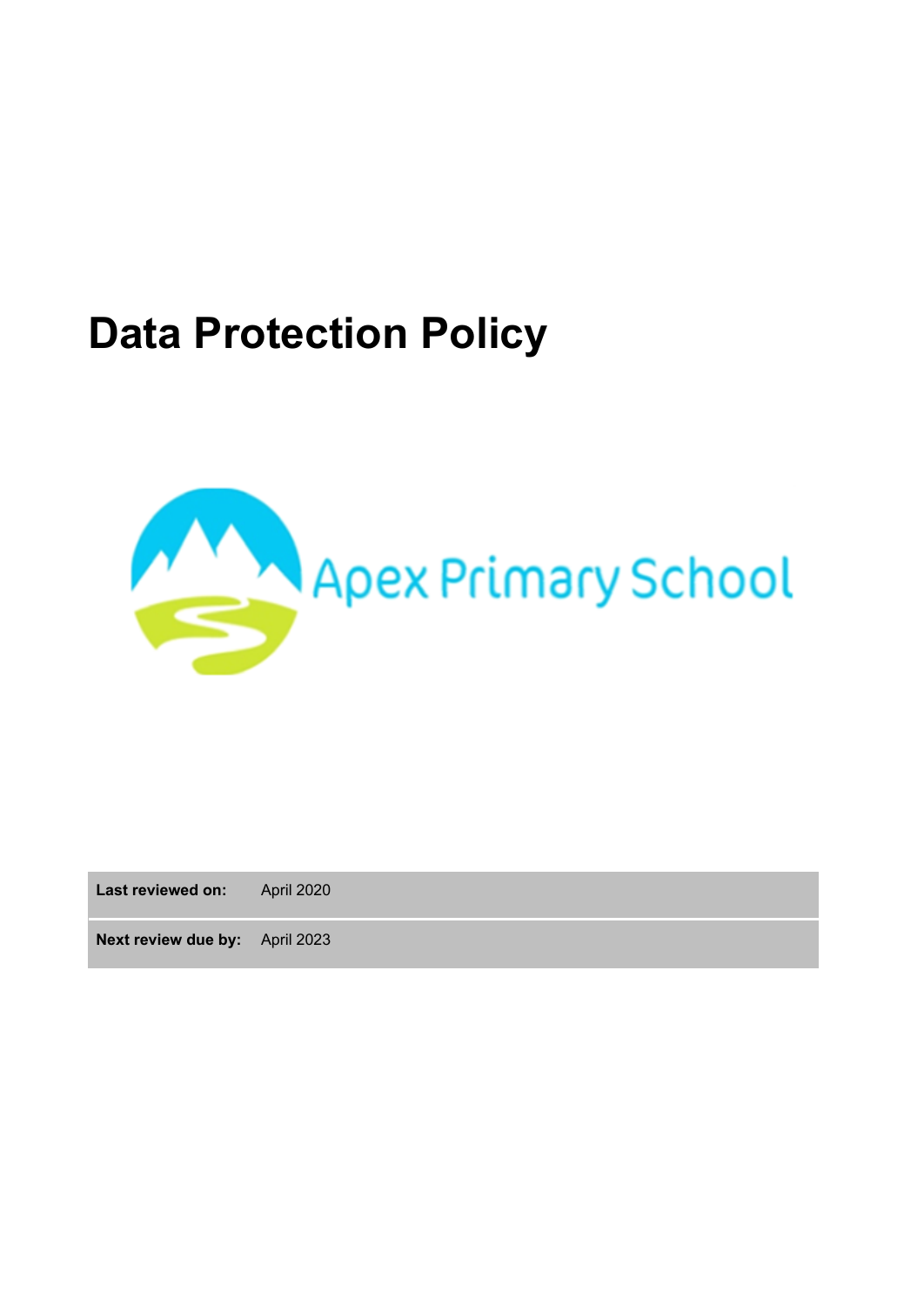# **Contents**

<span id="page-1-0"></span>

| 1. Aims<br>4                                                 |  |                |  |  |  |  |
|--------------------------------------------------------------|--|----------------|--|--|--|--|
| 2. Legislation and guidance 4                                |  |                |  |  |  |  |
| 3. Definitions 4                                             |  |                |  |  |  |  |
| 4. The data controller 5                                     |  |                |  |  |  |  |
| 5. Roles and responsibilities 5                              |  |                |  |  |  |  |
| 6. Data protection principles 6                              |  |                |  |  |  |  |
| 7. Collecting personal data                                  |  | 6              |  |  |  |  |
| 8. Sharing personal data                                     |  | $\overline{7}$ |  |  |  |  |
| 9. Subject access requests and other rights of individuals 8 |  |                |  |  |  |  |
| 10. Parental requests to see the educational record 9        |  |                |  |  |  |  |
| 11. CCTV<br>9                                                |  |                |  |  |  |  |
| 12. Photographs and videos 9                                 |  |                |  |  |  |  |
| 13. Data protection by design and default<br>10              |  |                |  |  |  |  |
| 14. Data security and storage of records<br>10               |  |                |  |  |  |  |
| 15. Disposal of records                                      |  | 11             |  |  |  |  |
| 16. Personal data breaches 11                                |  |                |  |  |  |  |
| 17. Training<br>11                                           |  |                |  |  |  |  |
| 18. Monitoring arrangements 11                               |  |                |  |  |  |  |
| 19. Links with other policies 11                             |  |                |  |  |  |  |
| Appendix 1: Personal data breach procedure<br>13             |  |                |  |  |  |  |
|                                                              |  |                |  |  |  |  |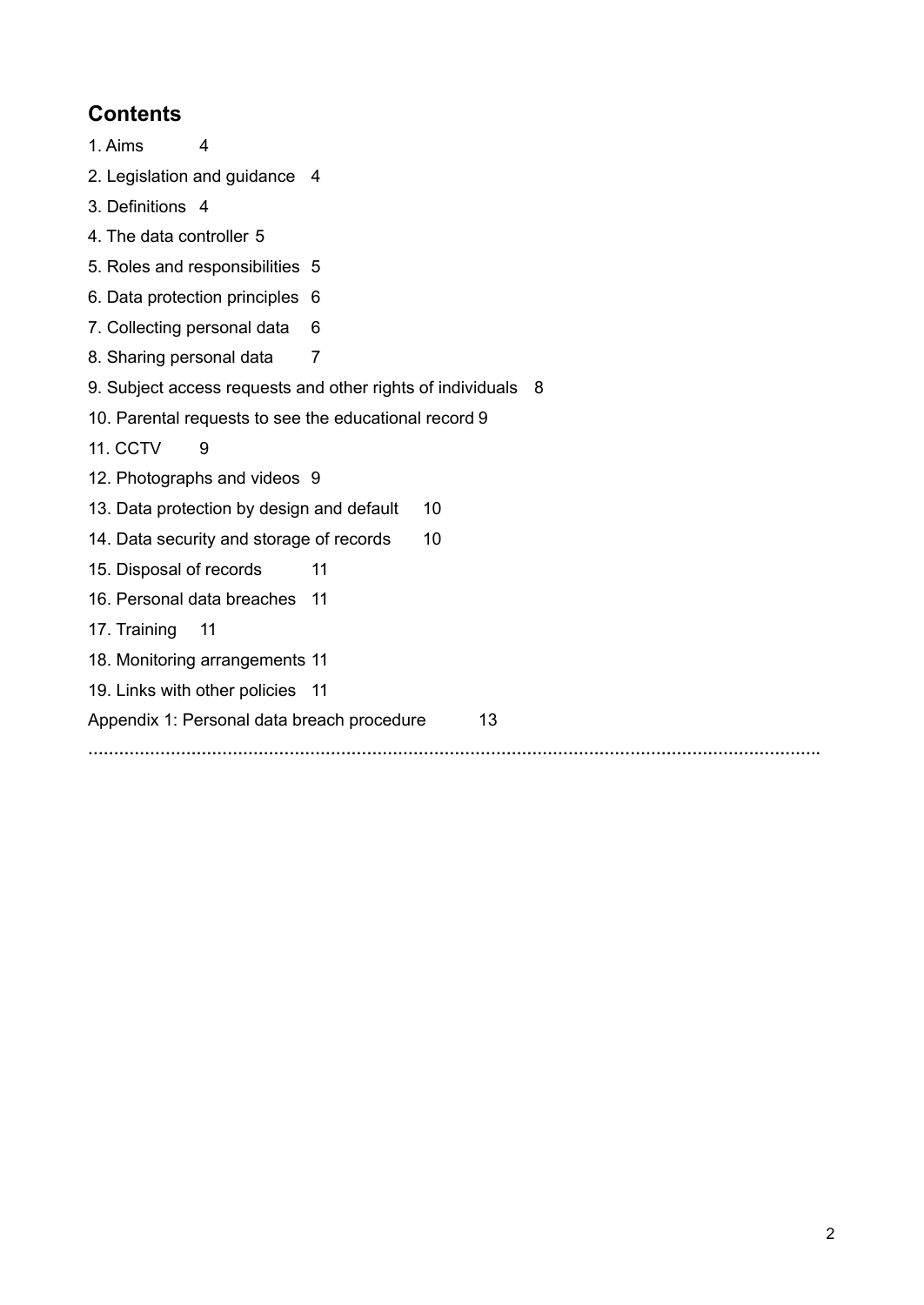# **1. Aims**

Our school aims to ensure that all personal data collected about staff, pupils, parents, governors, visitors and other individuals is collected, stored and processed in accordance with the General Data [Protection](http://data.consilium.europa.eu/doc/document/ST-5419-2016-INIT/en/pdf) [Regulation](http://data.consilium.europa.eu/doc/document/ST-5419-2016-INIT/en/pdf) (GDPR) and the expected provisions of the Data Protection Act 2018 (DPA 2018) as set out in the Data [Protection](https://publications.parliament.uk/pa/bills/cbill/2017-2019/0153/18153.pdf) Bill.

This policy applies to all personal data, regardless of whether it is in paper or electronic format.

# **2. Legislation and guidance**

This policy meets the requirements of the GDPR and the expected provisions of the DPA 2018. It is based on guidance published by the Information Commissioner's Office (ICO) on the [GDPR](https://ico.org.uk/for-organisations/guide-to-the-general-data-protection-regulation-gdpr/) and the ICO's [code](https://ico.org.uk/media/for-organisations/documents/2014223/subject-access-code-of-practice.pdf) of practice for subject access [requests.](https://ico.org.uk/media/for-organisations/documents/2014223/subject-access-code-of-practice.pdf)

It also reflects the ICO's code of [practice](https://ico.org.uk/media/for-organisations/documents/1542/cctv-code-of-practice.pdf) for the use of surveillance cameras and personal information.

<span id="page-2-0"></span>In addition, this policy complies with regulation 5 of the Education (Pupil [Information\)](http://www.legislation.gov.uk/uksi/2005/1437/regulation/5/made) (England) Regulations [2005,](http://www.legislation.gov.uk/uksi/2005/1437/regulation/5/made) which gives parents the right of access to their child's educational record.

# **3. Definitions**

| Term                                | <b>Definition</b>                                                                                                                               |  |  |
|-------------------------------------|-------------------------------------------------------------------------------------------------------------------------------------------------|--|--|
| Personal data                       | Any information relating to an identified, or<br>identifiable, individual.                                                                      |  |  |
|                                     | This may include the individual's:                                                                                                              |  |  |
|                                     | Name (including initials)<br>$\bullet$                                                                                                          |  |  |
|                                     | Identification number                                                                                                                           |  |  |
|                                     | Location data<br>$\bullet$                                                                                                                      |  |  |
|                                     | Online identifier, such as a username                                                                                                           |  |  |
|                                     | It may also include factors specific to the<br>individual's physical, physiological, genetic,<br>mental, economic, cultural or social identity. |  |  |
| Special categories of personal data | Personal data which is more sensitive and so<br>needs more protection, including information<br>about an individual's:                          |  |  |
|                                     | Racial or ethnic origin<br>$\bullet$                                                                                                            |  |  |
|                                     | Political opinions                                                                                                                              |  |  |
|                                     | Religious or philosophical beliefs<br>$\bullet$                                                                                                 |  |  |
|                                     | Trade union membership<br>$\bullet$                                                                                                             |  |  |
|                                     | Genetics<br>$\bullet$                                                                                                                           |  |  |
|                                     | Biometrics (such as fingerprints, retina<br>$\bullet$<br>and iris patterns), where used for<br>identification purposes                          |  |  |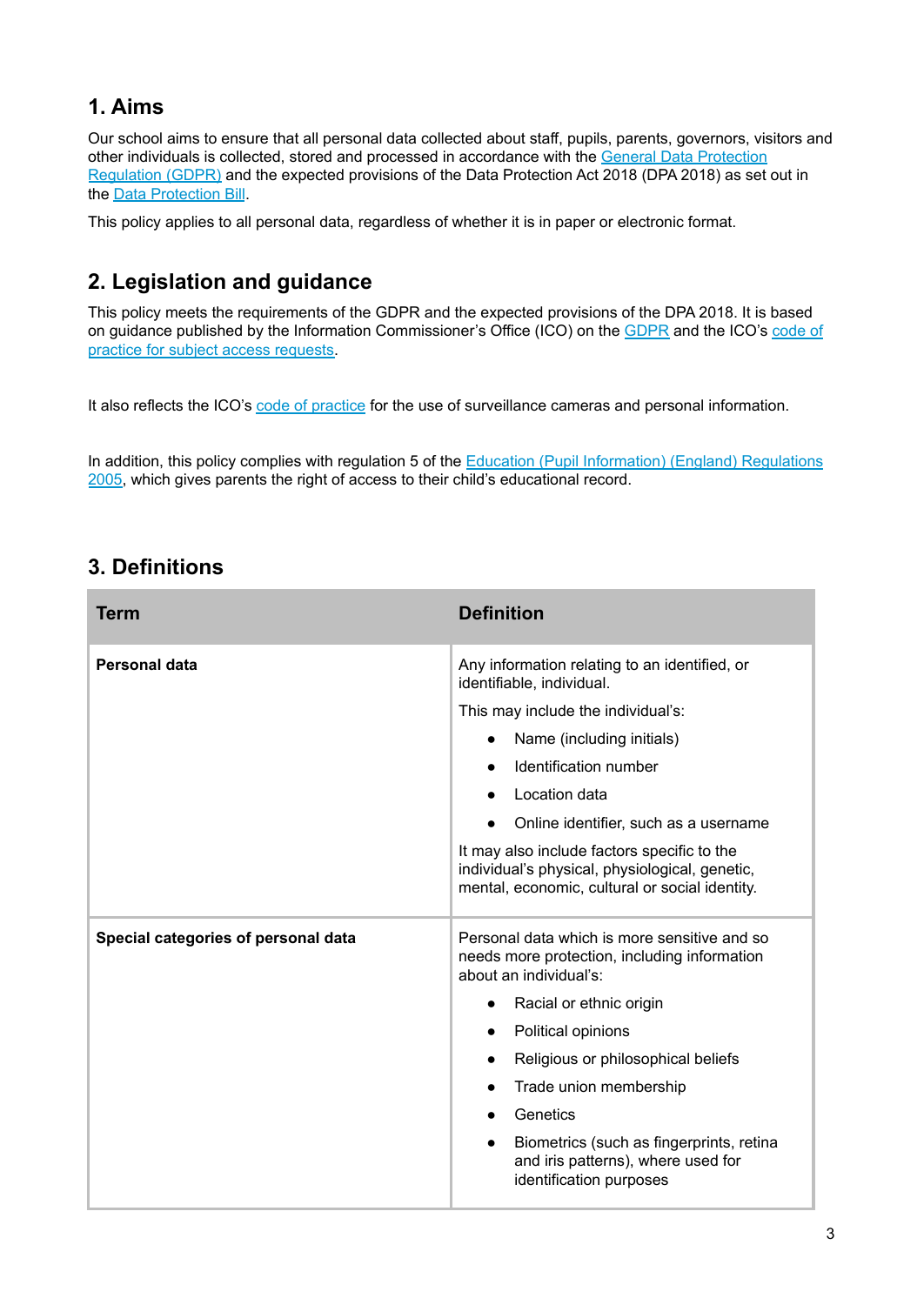|                      | Health - physical or mental<br>Sex life or sexual orientation                                                                                                                                                                    |
|----------------------|----------------------------------------------------------------------------------------------------------------------------------------------------------------------------------------------------------------------------------|
| Processing           | Anything done to personal data, such as<br>collecting, recording, organising, structuring,<br>storing, adapting, altering, retrieving, using,<br>disseminating, erasing or destroying.<br>Processing can be automated or manual. |
| Data subject         | The identified or identifiable individual whose<br>personal data is held or processed.                                                                                                                                           |
| Data controller      | A person or organisation that determines the<br>purposes and the means of processing of<br>personal data.                                                                                                                        |
| Data processor       | A person or other body, other than an employee of<br>the data controller, who processes personal data<br>on behalf of the data controller.                                                                                       |
| Personal data breach | A breach of security leading to the accidental or<br>unlawful destruction, loss, alteration, unauthorised<br>disclosure of, or access to personal data.                                                                          |

### **4. The data controller**

Our school processes personal data relating to parents, pupils, staff, governors, visitors and others, and therefore is a data controller.

<span id="page-3-0"></span>The school is registered as a data controller with the ICO and will renew this registration annually or as otherwise legally required.

# **5. Roles and responsibilities**

This policy applies to **all staff** employed by our school, and to external organisations or individuals working on our behalf. Staff who do not comply with this policy may face disciplinary action.

#### **5.1 Governing board**

The governing board has overall responsibility for ensuring that our school complies with all relevant data protection obligations.

#### **5.2 Data protection officer**

The data protection officer (DPO) is responsible for overseeing the implementation of this policy, monitoring our compliance with data protection law, and developing related policies and guidelines where applicable.

They will provide an annual report of their activities directly to the governing board and, where relevant, report to the board their advice and recommendations on school data protection issues.

The DPO is also the first point of contact for individuals whose data the school processes, and for the ICO.

Full details of the DPO's responsibilities are set out in their job description.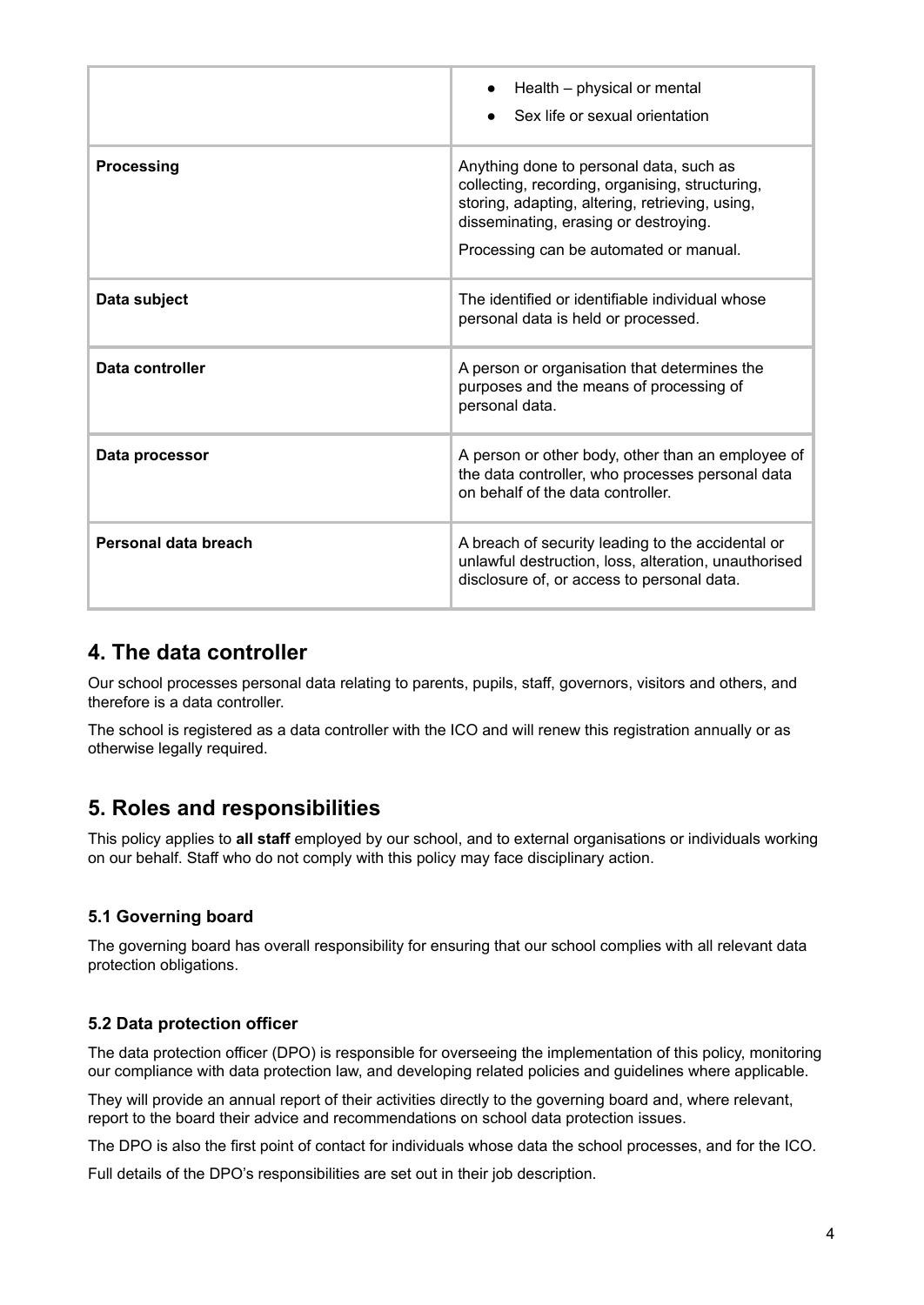Our DPO is Anjuman Ifthikar and is contactable via contact@apexprimary.co.uk

#### **5.3 Headteacher**

The headteacher acts as the representative of the data controller on a day-to-day basis.

#### **5.4 All staff**

Staff are responsible for:

- Collecting, storing and processing any personal data in accordance with this policy
- Informing the school of any changes to their personal data, such as a change of address
- Contacting the DPO in the following circumstances:
	- o With any questions about the operation of this policy, data protection law, retaining personal data or keeping personal data secure
	- o If they have any concerns that this policy is not being followed
	- $\circ$  If they are unsure whether or not they have a lawful basis to use personal data in a particular way
	- $\circ$  If they need to rely on or capture consent, draft a privacy notice, deal with data protection rights invoked by an individual, or transfer personal data outside the European Economic Area
	- o If there has been a data breach
	- $\circ$  Whenever they are engaging in a new activity that may affect the privacy rights of individuals
	- $\circ$  If they need help with any contracts or sharing personal data with third parties

### <span id="page-4-0"></span>**6. Data protection principles**

The GDPR is based on data protection principles that our school must comply with.

The principles say that personal data must be:

- Processed lawfully, fairly and in a transparent manner
- Collected for specified, explicit and legitimate purposes
- Adequate, relevant and limited to what is necessary to fulfil the purposes for which it is processed
- Accurate and, where necessary, kept up to date
- Kept for no longer than is necessary for the purposes for which it is processed
- Processed in a way that ensures it is appropriately secure

<span id="page-4-1"></span>This policy sets out how the school aims to comply with these principles.

# **7. Collecting personal data**

#### **7.1 Lawfulness, fairness and transparency**

We will only process personal data where we have one of 6 'lawful bases' (legal reasons) to do so under data protection law:

- The data needs to be processed so that the school can **fulfil a contract** with the individual, or the individual has asked the school to take specific steps before entering into a contract
- The data needs to be processed so that the school can **comply with a legal obligation**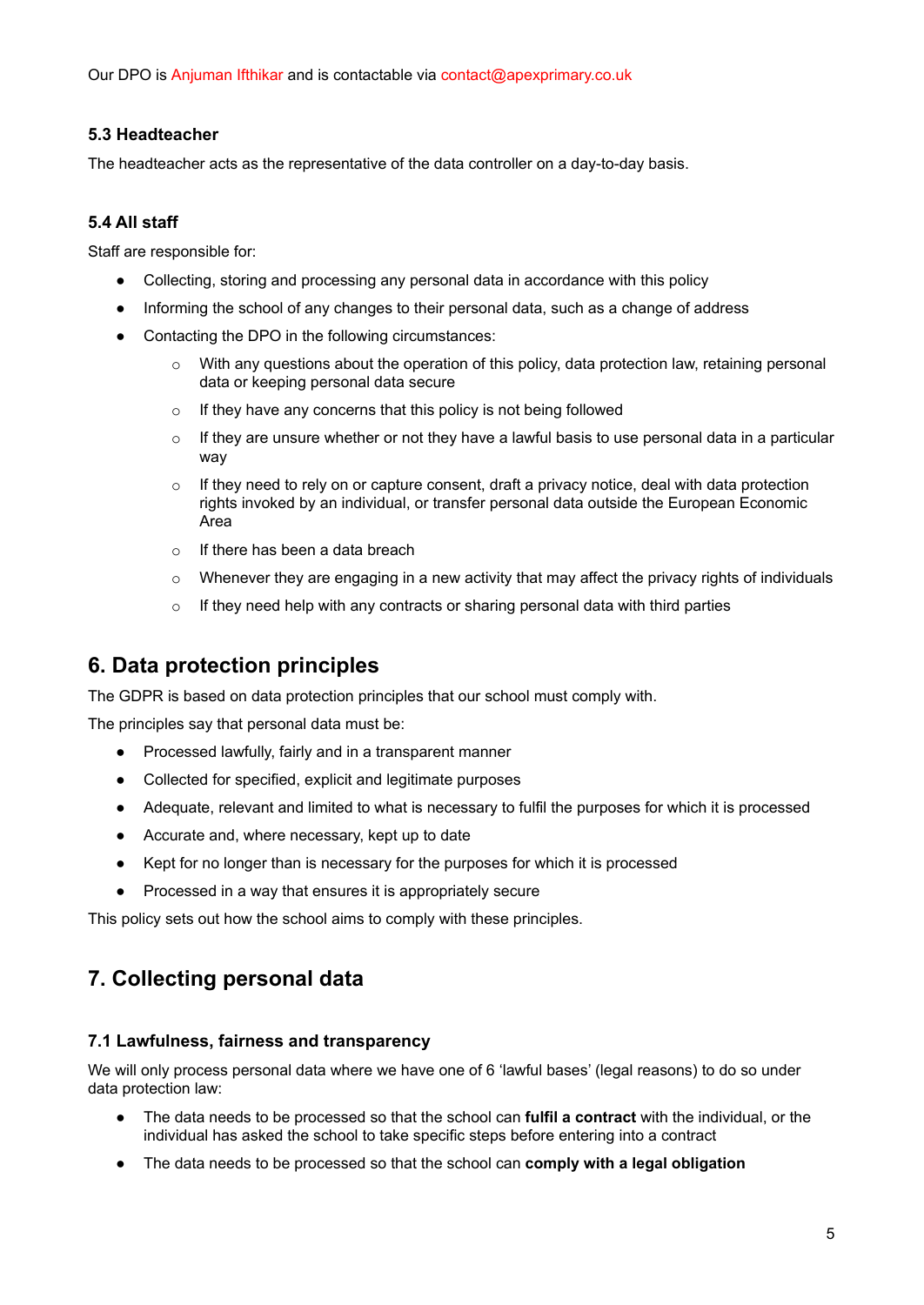- The data needs to be processed to ensure the **vital interests** of the individual e.g. to protect someone's life
- The data needs to be processed so that the school, as a public authority, can perform a task **in the public interest,** and carry out its official functions
- The data needs to be processed for the **legitimate interests** of the school or a third party (provided the individual's rights and freedoms are not overridden)
- The individual (or their parent/carer when appropriate in the case of a pupil) has freely given clear **consent**

For special categories of personal data, we will also meet one of the special category conditions for processing which are set out in the GDPR and Data Protection Act 2018.

If we offer online services to pupils, such as classroom apps, and we intend to rely on consent as a basis for processing, we will get parental consent (except for online counselling and preventive services).

#### **7.2 Limitation, minimisation and accuracy**

We will only collect personal data for specified, explicit and legitimate reasons. We will explain these reasons to the individuals when we first collect their data.

If we want to use personal data for reasons other than those given when we first obtained it, we will inform the individuals concerned before we do so, and seek consent where necessary.

Staff must only process personal data where it is necessary in order to do their jobs.

When staff no longer need the personal data they hold, they must ensure it is deleted or anonymised. This will be done in accordance with the school's [record retention schedule/records management policy].

<span id="page-5-0"></span>Note: if you do not have a record retention schedule or records management policy, you may wish to refer *instead to the Information and Records [Management](http://irms.org.uk/?page=schoolstoolkit&terms=%22toolkit+and+schools%22) Society's toolkit for schools in the final sentence above.*

### **8. Sharing personal data**

We will not normally share personal data with anyone else, but may do so where:

- There is an issue with a pupil or parent/carer that puts the safety of our staff at risk
- We need to liaise with other agencies we will seek consent as necessary before doing this
- Our suppliers or contractors need data to enable us to provide services to our staff and pupils for example, IT companies. When doing this, we will:
	- $\circ$  Only appoint suppliers or contractors which can provide sufficient quarantees that they comply with data protection law
	- $\circ$  Establish a data sharing agreement with the supplier or contractor, either in the contract or as a standalone agreement, to ensure the fair and lawful processing of any personal data we share
	- $\circ$  Only share data that the supplier or contractor needs to carry out their service, and information necessary to keep them safe while working with us

We will also share personal data with law enforcement and government bodies where we are legally required to do so, including for:

- The prevention or detection of crime and/or fraud
- The apprehension or prosecution of offenders
- The assessment or collection of tax owed to HMRC
- In connection with legal proceedings
- Where the disclosure is required to satisfy our safeguarding obligations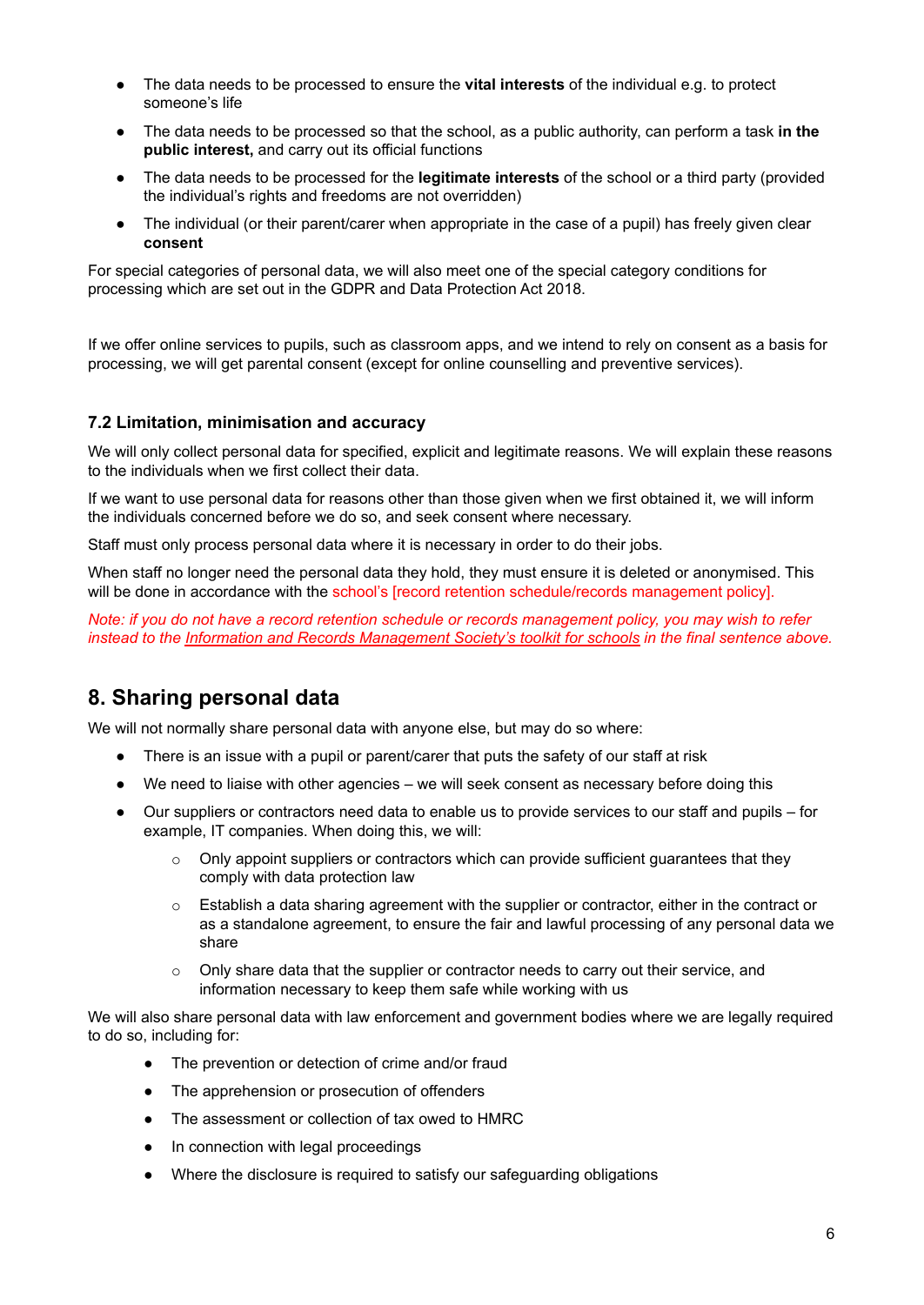● Research and statistical purposes, as long as personal data is sufficiently anonymised or consent has been provided

We may also share personal data with emergency services and local authorities to help them to respond to an emergency situation that affects any of our pupils or staff.

<span id="page-6-0"></span>Where we transfer personal data to a country or territory outside the European Economic Area, we will do so in accordance with data protection law.

### **9. Subject access requests and other rights of individuals**

#### **9.1 Subject access requests**

Individuals have a right to make a 'subject access request' to gain access to personal information that the school holds about them. This includes:

- Confirmation that their personal data is being processed
- Access to a copy of the data
- The purposes of the data processing
- The categories of personal data concerned
- Who the data has been, or will be, shared with
- How long the data will be stored for, or if this isn't possible, the criteria used to determine this period
- The source of the data, if not the individual
- Whether any automated decision-making is being applied to their data, and what the significance and consequences of this might be for the individual

Subject access requests must be submitted in writing, either by letter, email or fax to the DPO. They should include:

- Name of individual
- Correspondence address
- Contact number and email address
- Details of the information requested

If staff receive a subject access request they must immediately forward it to the DPO.

#### **9.2 Children and subject access requests**

Personal data about a child belongs to that child, and not the child's parents or carers. For a parent or carer to make a subject access request with respect to their child, the child must either be unable to understand their rights and the implications of a subject access request, or have given their consent.

*:*

Children below the age of 12 are generally not regarded to be mature enough to understand their rights and the implications of a subject access request. Therefore, most subject access requests from parents or carers of pupils at our school may be granted without the express permission of the pupil. This is not a rule and a pupil's ability to understand their rights will always be judged on a case-by-case basis.

#### **9.3 Responding to subject access requests**

When responding to requests, we:

- May ask the individual to provide 2 forms of identification
- May contact the individual via phone to confirm the request was made
- Will respond without delay and within 1 month of receipt of the request
- Will provide the information free of charge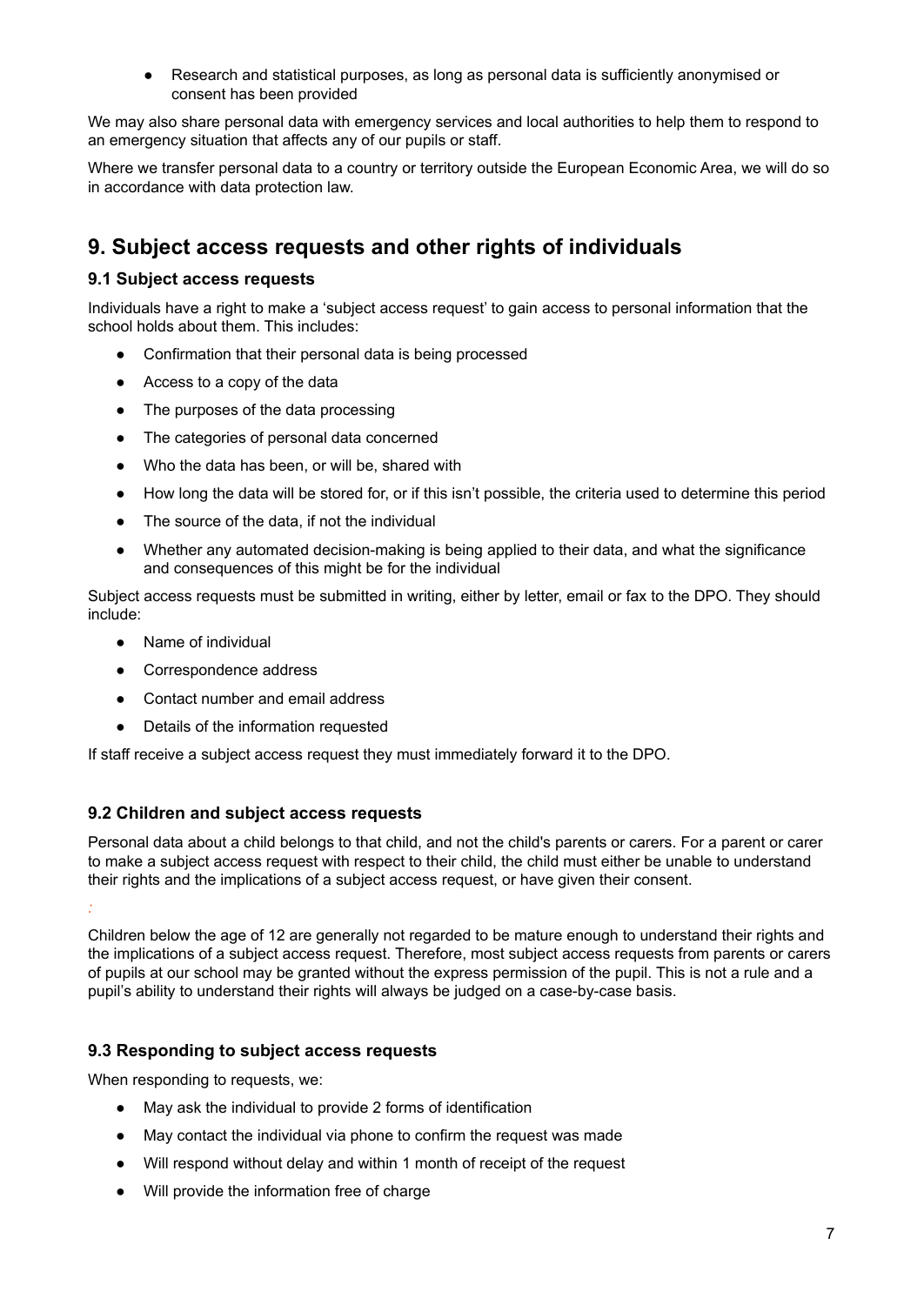● May tell the individual we will comply within 3 months of receipt of the request, where a request is complex or numerous. We will inform the individual of this within 1 month, and explain why the extension is necessary

We will not disclose information if it:

- Might cause serious harm to the physical or mental health of the pupil or another individual
- Would reveal that the child is at risk of abuse, where the disclosure of that information would not be in the child's best interests
- Is contained in adoption or parental order records
- Is given to a court in proceedings concerning the child

If the request is unfounded or excessive, we may refuse to act on it, or charge a reasonable fee which takes into account administrative costs.

A request will be deemed to be unfounded or excessive if it is repetitive, or asks for further copies of the same information.

When we refuse a request, we will tell the individual why, and tell them they have the right to complain to the ICO.

#### **9.4 Other data protection rights of the individual**

In addition to the right to make a subject access request (see above), and to receive information when we are collecting their data about how we use and process it (see section 7), individuals also have the right to:

- Withdraw their consent to processing at any time
- Ask us to rectify, erase or restrict processing of their personal data, or object to the processing of it (in certain circumstances)
- Prevent use of their personal data for direct marketing
- Challenge processing which has been justified on the basis of public interest
- Request a copy of agreements under which their personal data is transferred outside of the European Economic Area
- Object to decisions based solely on automated decision making or profiling (decisions taken with no human involvement, that might negatively affect them)
- Prevent processing that is likely to cause damage or distress
- Be notified of a data breach in certain circumstances
- Make a complaint to the ICO
- Ask for their personal data to be transferred to a third party in a structured, commonly used and machine-readable format (in certain circumstances)

<span id="page-7-0"></span>Individuals should submit any request to exercise these rights to the DPO. If staff receive such a request, they must immediately forward it to the DPO.

# **10. Parental requests to see the educational record**

Parents, or those with parental responsibility, have a legal right to free access to their child's educational record (which includes most information about a pupil) within 15 school days of receipt of a written request.

<span id="page-7-1"></span>Parents may contact the school office by email with their request.

# **11. CCTV**

*:*

We use CCTV in various locations around the school site to ensure it remains safe. We will adhere to the ICO's code of [practice](https://ico.org.uk/media/for-organisations/documents/1542/cctv-code-of-practice.pdf) for the use of CCTV.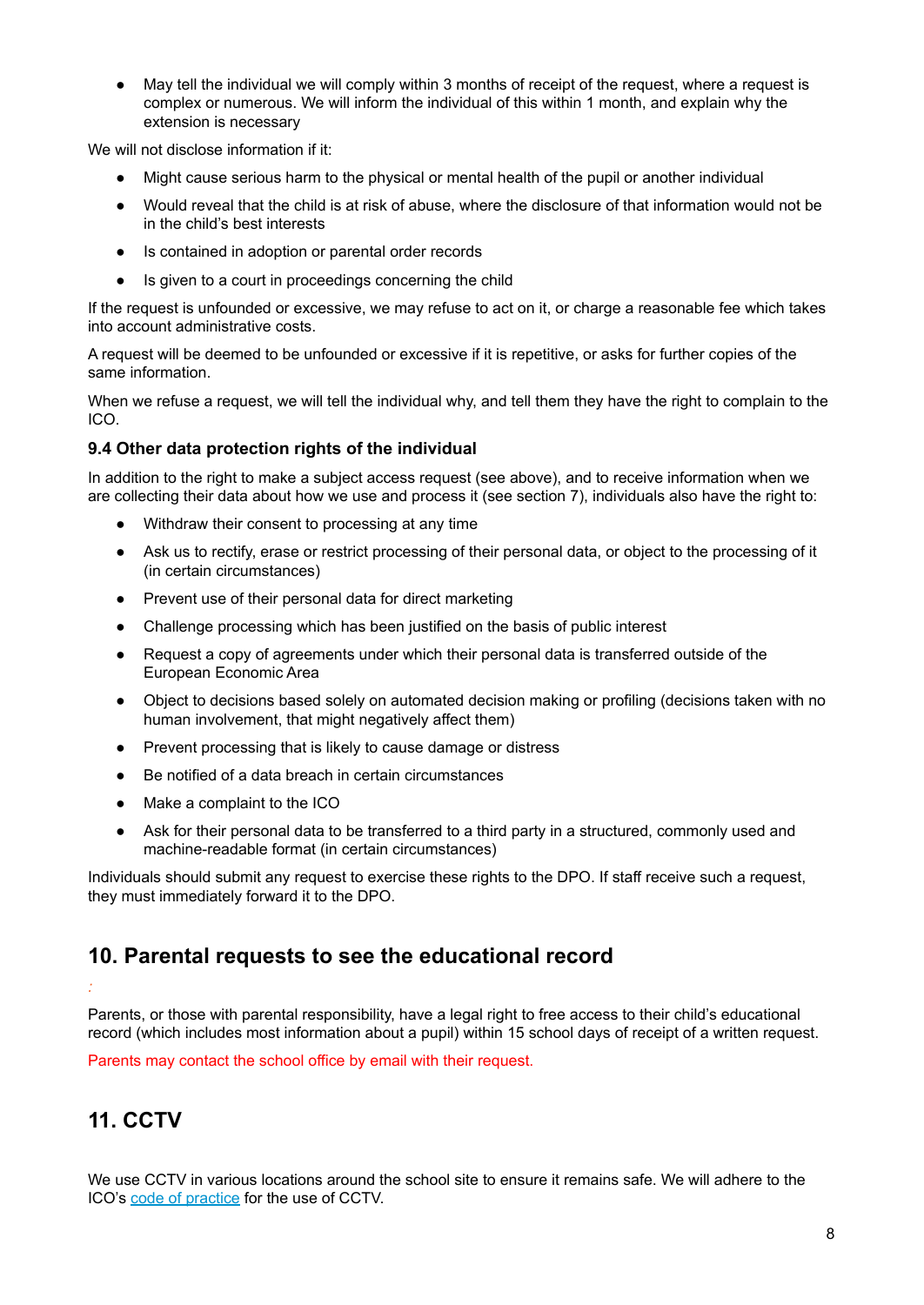We do not need to ask individuals' permission to use CCTV, but we make it clear where individuals are being recorded. Security cameras are clearly visible and accompanied by prominent signs explaining that CCTV is in use.

<span id="page-8-0"></span>Any enquiries about the CCTV system should be directed to the schools head teacher.

### **12. Photographs and videos**

As part of our school activities, we may take photographs and record images of individuals within our school.

We will obtain written consent from parents/carers for photographs and videos to be taken of their child for communication, marketing and promotional materials. We will clearly explain how the photograph and/or video will be used to both the parent/carer and pupil.

Uses may include:

- Within school on notice boards and in school magazines, brochures, newsletters etc.
- Outside of school by external agencies such as the school photographer, newspapers, campaigns
- Online on our school website or social media pages

Consent can be refused or withdrawn at any time. If consent is withdrawn, we will delete the photograph or video and not distribute it further.

When using photographs and videos in this way we will not accompany them with any other personal information about the child, to ensure they cannot be identified.

<span id="page-8-1"></span>See our child protection and safeguarding policy/photography policy/other relevant policy for more information on our use of photographs and videos.

### **13. Data protection by design and default**

We will put measures in place to show that we have integrated data protection into all of our data processing activities, including:

- Appointing a suitably qualified DPO, and ensuring they have the necessary resources to fulfil their duties and maintain their expert knowledge
- Only processing personal data that is necessary for each specific purpose of processing, and always in line with the data protection principles set out in relevant data protection law (see section 6)
- Completing privacy impact assessments where the school's processing of personal data presents a high risk to rights and freedoms of individuals, and when introducing new technologies (the DPO will advise on this process)
- Integrating data protection into internal documents including this policy, any related policies and privacy notices
- Regularly training members of staff on data protection law, this policy, any related policies and any other data protection matters; we will also keep a record of attendance
- Regularly conducting reviews and audits to test our privacy measures and make sure we are compliant
- Maintaining records of our processing activities, including:
	- o For the benefit of data subjects, making available the name and contact details of our school and DPO and all information we are required to share about how we use and process their personal data (via our privacy notices)
	- o For all personal data that we hold, maintaining an internal record of the type of data, data subject, how and why we are using the data, any third-party recipients, how and why we are storing the data, retention periods and how we are keeping the data secure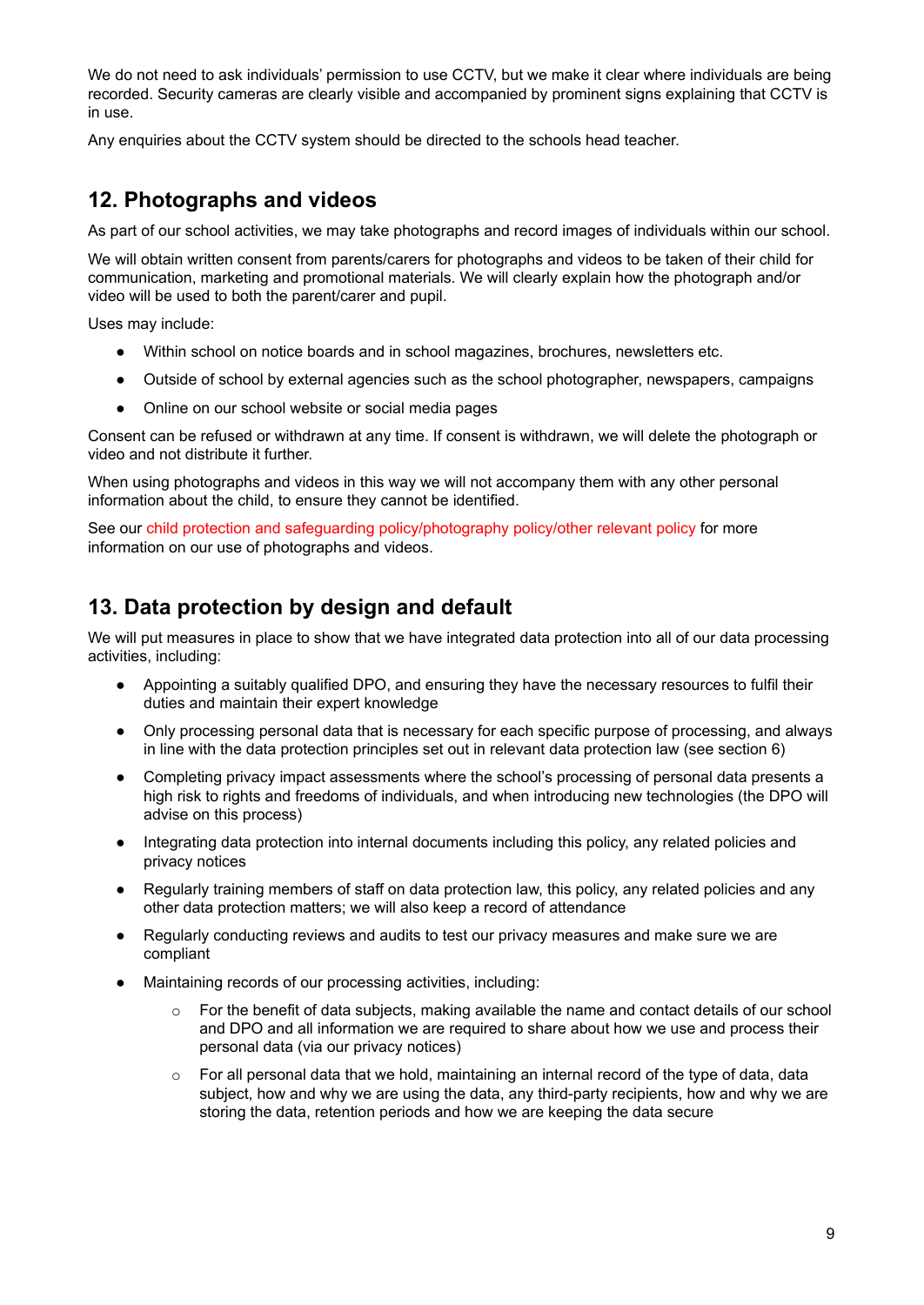# **14. Data security and storage of records**

We will protect personal data and keep it safe from unauthorised or unlawful access, alteration, processing or disclosure, and against accidental or unlawful loss, destruction or damage.

In particular:

- Paper-based records and portable electronic devices, such as laptops and hard drives that contain personal data are kept under lock and key when not in use
- Papers containing confidential personal data must not be left on office and classroom desks, on staffroom tables, pinned to notice/display boards, or left anywhere else where there is general access
- Where personal information needs to be taken off site, staff must sign it in and out from the school office
- Passwords that are at least 8 characters long containing letters and numbers are used to access school computers, laptops and other electronic devices. Staff and pupils are reminded to change their passwords at regular intervals
- Encryption software is used to protect all portable devices and removable media, such as laptops and USB devices
- Staff, pupils or governors who store personal information on their personal devices are expected to follow the same security procedures as for school-owned equipment (see our [online safety policy/ICT policy/acceptable use agreement/policy on acceptable use])
- <span id="page-9-0"></span>● Where we need to share personal data with a third party, we carry out due diligence and take reasonable steps to ensure it is stored securely and adequately protected (see section 8)

# **15. Disposal of records**

Personal data that is no longer needed will be disposed of securely. Personal data that has become inaccurate or out of date will also be disposed of securely, where we cannot or do not need to rectify or update it.

<span id="page-9-1"></span>For example, we will shred or incinerate paper-based records, and overwrite or delete electronic files. We may also use a third party to safely dispose of records on the school's behalf. If we do so, we will require the third party to provide sufficient guarantees that it complies with data protection law.

### **16. Personal data breaches**

The school will make all reasonable endeavours to ensure that there are no personal data breaches.

In the unlikely event of a suspected data breach, we will follow the procedure set out in appendix 1.

When appropriate, we will report the data breach to the ICO within 72 hours. Such breaches in a school context may include, but are not limited to:

- A non-anonymised dataset being published on the school website which shows the exam results of pupils eligible for the pupil premium
- Safeguarding information being made available to an unauthorised person
- The theft of a school laptop containing non-encrypted personal data about pupils

# **17. Training**

All staff and governors are provided with data protection training as part of their induction process.

Data protection will also form part of continuing professional development, where changes to legislation, guidance or the school's processes make it necessary.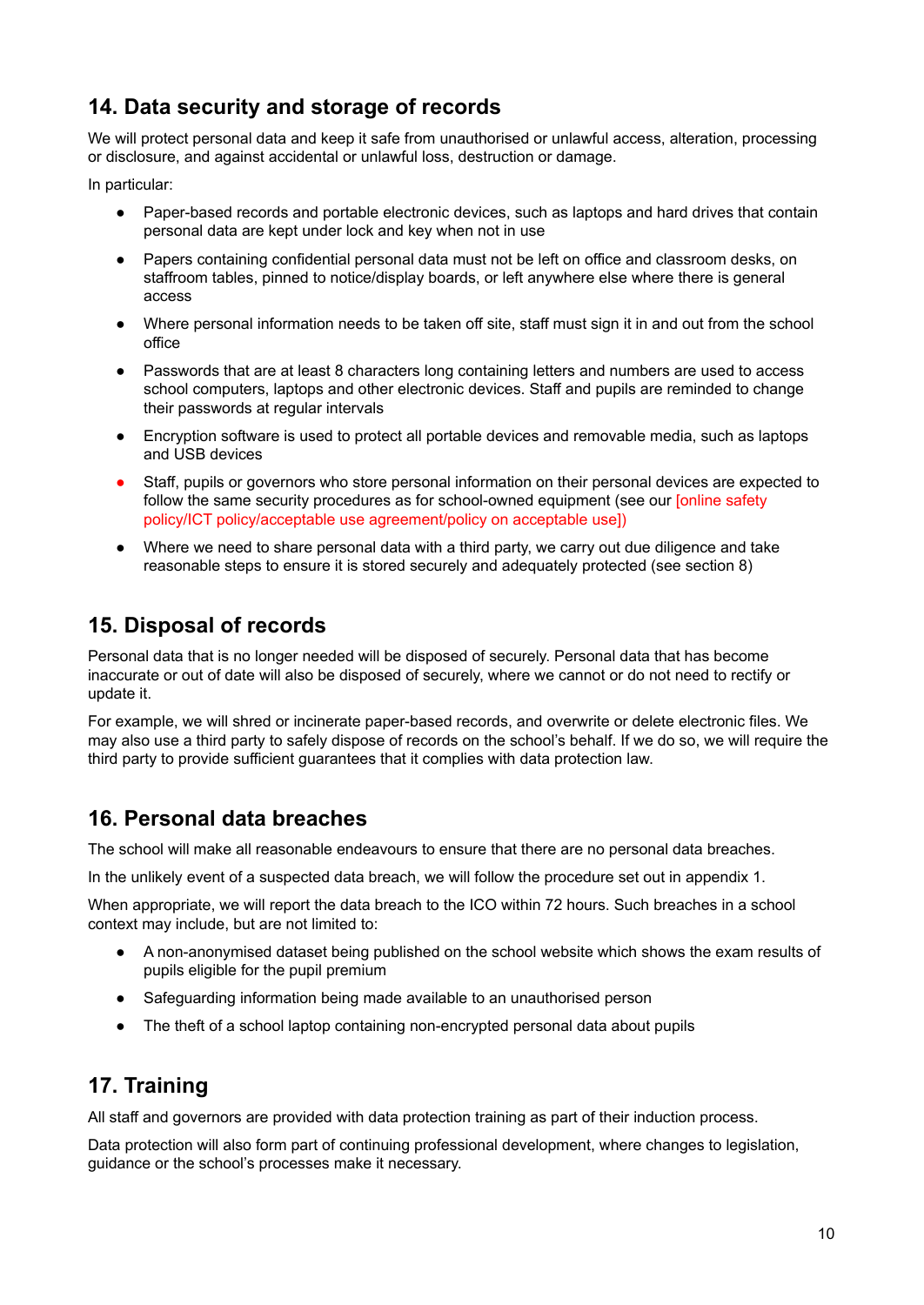### **18. Monitoring arrangements**

The DPO is responsible for monitoring and reviewing this policy.

This policy will be reviewed and updated if necessary when the Data Protection Bill receives royal assent and becomes law (as the Data Protection Act 2018) – if any changes are made to the bill that affect our school's practice. Otherwise, or from then on, this policy will be reviewed **every 2 years** and shared with the full governing board.

### **19. Links with other policies**

This data protection policy is linked to our:

- Freedom of information publication scheme
- Child Protection Procedures
- Concerns and Complaints
- E Safety Policy
- Lost Missing Child Policy
- Safeguarding Policy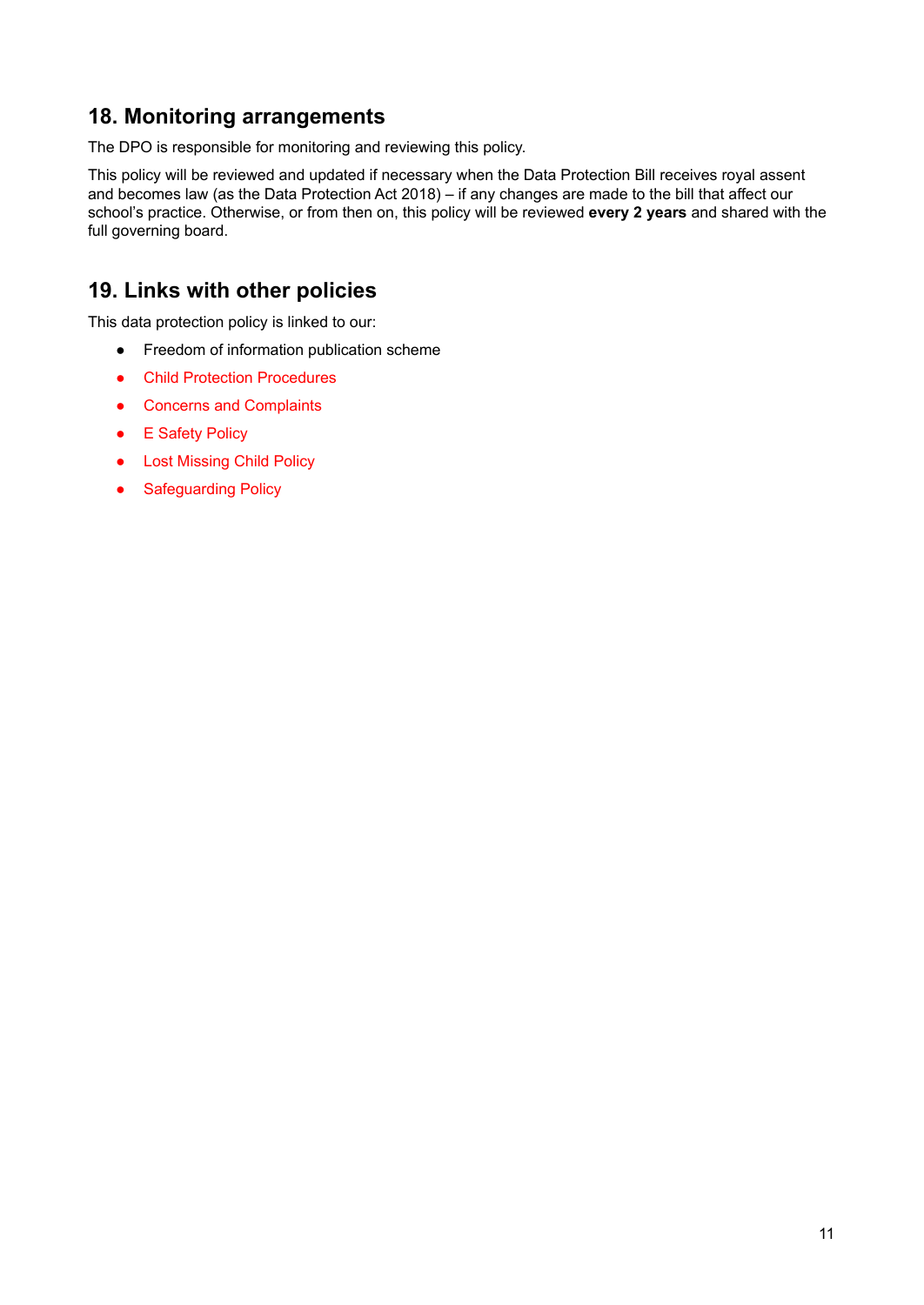# <span id="page-11-0"></span>**Appendix 1: Personal data breach procedure**

This procedure is based on guidance on personal data [breaches](https://ico.org.uk/for-organisations/guide-to-the-general-data-protection-regulation-gdpr/personal-data-breaches/) produced by the ICO.

- On finding or causing a breach, or potential breach, the staff member or data processor must immediately notify the DPO
- The DPO will investigate the report, and determine whether a breach has occurred. To decide, the DPO will consider whether personal data has been accidentally or unlawfully:
	- o Lost
	- o Stolen
	- o Destroyed
	- o Altered
	- o Disclosed or made available where it should not have been
	- o Made available to unauthorised people
- The DPO will alert the headteacher and the chair of governors
- The DPO will make all reasonable efforts to contain and minimise the impact of the breach, assisted by relevant staff members or data processors where necessary. (Actions relevant to specific data types are set out at the end of this procedure)
- The DPO will assess the potential consequences, based on how serious they are, and how likely they are to happen
- The DPO will work out whether the breach must be reported to the ICO. This must be judged on a case-by-case basis. To decide, the DPO will consider whether the breach is likely to negatively affect people's rights and freedoms, and cause them any physical, material or non-material damage (e.g. emotional distress), including through:
	- o Loss of control over their data
	- o Discrimination
	- o Identify theft or fraud
	- o Financial loss
	- o Unauthorised reversal of pseudonymisation (for example, key-coding)
	- o Damage to reputation
	- o Loss of confidentiality
	- $\circ$  Any other significant economic or social disadvantage to the individual(s) concerned

If it's likely that there will be a risk to people's rights and freedoms, the DPO must notify the ICO.

- The DPO will document the decision (either way), in case it is challenged at a later date by the ICO or an individual affected by the breach. Documented decisions are stored in the schools sharepoint and a hard copy will be stored in a folder in the headteacher's office.
- Where the ICO must be notified, the DPO will do this via the 'report a [breach'](https://ico.org.uk/for-organisations/report-a-breach/) page of the ICO [website](https://ico.org.uk/for-organisations/report-a-breach/) within 72 hours. As required, the DPO will set out:
	- $\circ$  A description of the nature of the personal data breach including, where possible:
		- The categories and approximate number of individuals concerned
		- The categories and approximate number of personal data records concerned
	- o The name and contact details of the DPO
	- $\circ$  A description of the likely consequences of the personal data breach
	- $\circ$  A description of the measures that have been, or will be taken, to deal with the breach and mitigate any possible adverse effects on the individual(s) concerned
- If all the above details are not yet known, the DPO will report as much as they can within 72 hours. The report will explain that there is a delay, the reasons why, and when the DPO expects to have further information. The DPO will submit the remaining information as soon as possible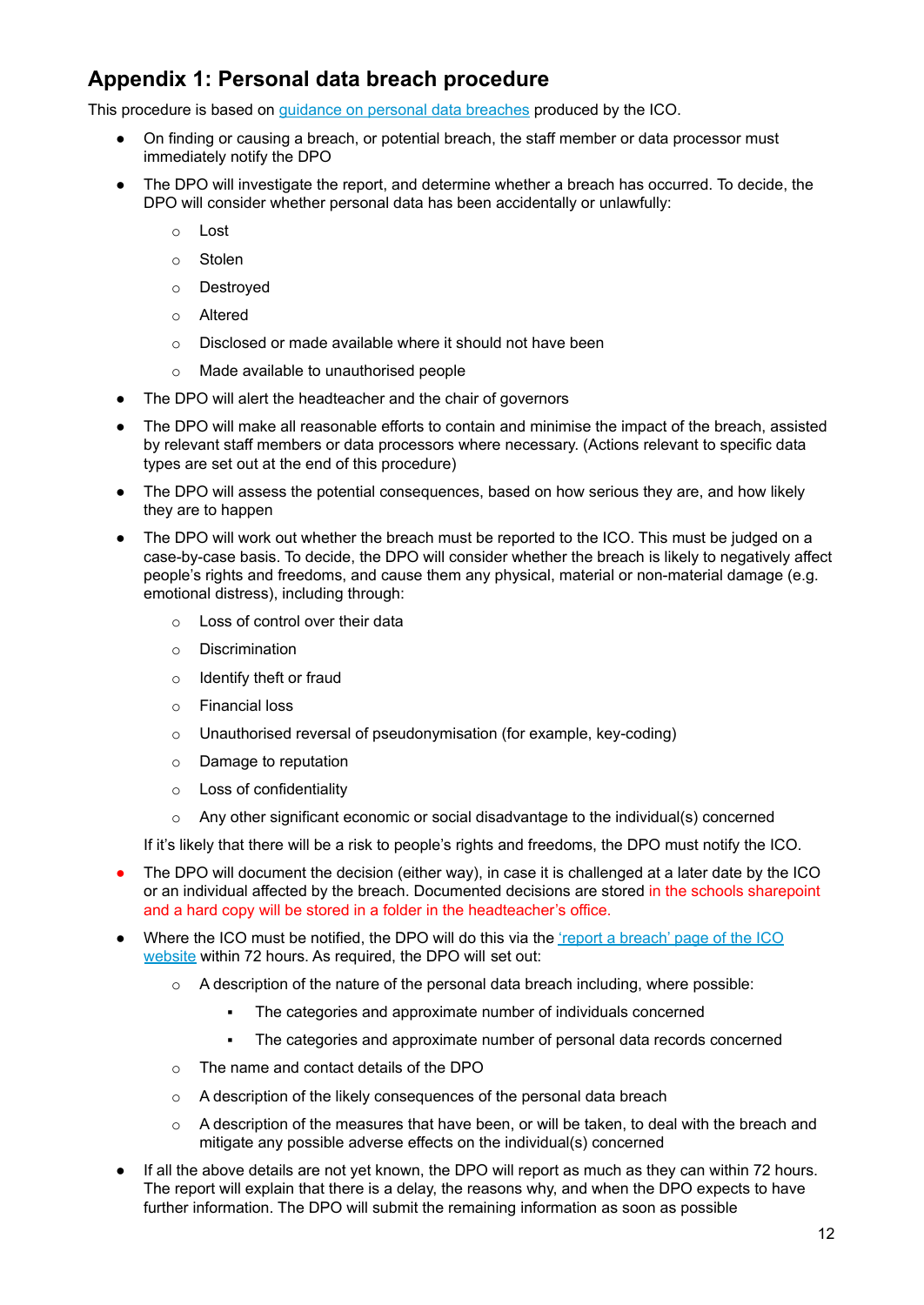- The DPO will also assess the risk to individuals, again based on the severity and likelihood of potential or actual impact. If the risk is high, the DPO will promptly inform, in writing, all individuals whose personal data has been breached. This notification will set out:
	- o The name and contact details of the DPO
	- o A description of the likely consequences of the personal data breach
	- $\circ$  A description of the measures that have been, or will be, taken to deal with the data breach and mitigate any possible adverse effects on the individual(s) concerned
- The DPO will notify any relevant third parties who can help mitigate the loss to individuals for example, the police, insurers, banks or credit card companies
- The DPO will document each breach, irrespective of whether it is reported to the ICO. For each breach, this record will include the:
	- o Facts and cause
	- o Effects
	- $\circ$  Action taken to contain it and ensure it does not happen again (such as establishing more robust processes or providing further training for individuals)

Records of all breaches will be stored in the schools sharepoint and a hard copy will be stored in a folder in the headteacher's office.

• The DPO and headteacher will meet to review what happened and how it can be stopped from happening again. This meeting will happen as soon as reasonably possible

#### **Actions to minimise the impact of data breaches**

We will take the actions set out below to mitigate the impact of different types of data breach, focusing especially on breaches involving particularly risky or sensitive information. We will review the effectiveness of these actions and amend them as necessary after any data breach.

#### **Sensitive information being disclosed via email (including safeguarding records)**

- If special category data (sensitive information) is accidentally made available via email to unauthorised individuals, the sender must attempt to recall the email as soon as they become aware of the error
- Members of staff who receive personal data sent in error must alert the sender and the DPO as soon as they become aware of the error
- If the sender is unavailable or cannot recall the email for any reason, the DPO will ask the ICT department to recall it
- In any cases where the recall is unsuccessful, the DPO will contact the relevant unauthorised individuals who received the email, explain that the information was sent in error, and request that those individuals delete the information and do not share, publish, save or replicate it in any way
- The DPO will ensure we receive a written response from all the individuals who received the data, confirming that they have complied with this request
- The DPO will carry out an internet search to check that the information has not been made public; if it has, we will contact the publisher/website owner or administrator to request that the information is removed from their website and deleted

Other types of breach that you might want to consider could include:

- Details of pupil premium interventions for named children being published on the school website, the school website administrator will remove this error immediately as soon as the error has been identified.
- Non-anonymised pupil exam results or staff pay information being shared with governors
- If a school laptop containing non-encrypted sensitive personal data being stolen or hacked, the school will report it to the police immediately. We will give as much information to the police as